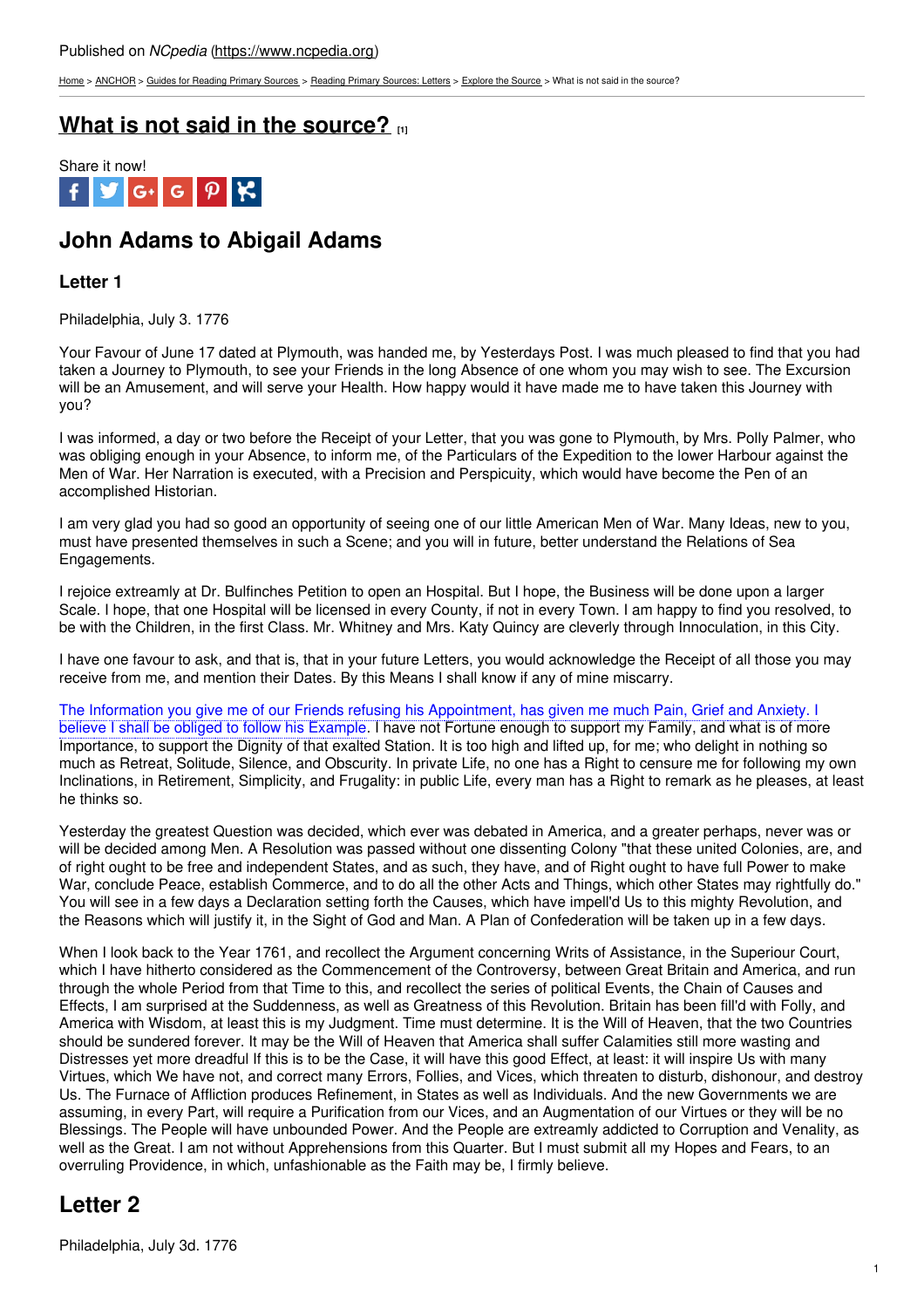Had a Declaration of Independency been made seven Months ago, it would have been attended with many great and glorious Effects....We might before this Hour, have formed Alliances with foreign States. — We should have mastered Quebec and been in Possession of Canada... You will perhaps wonder, how such a Declaration would have influenced our Affairs, in Canada, but if I could write with Freedom I could easily convince you, that it would, and explain to you the manner how. — Many Gentlemen in high Stations and of great Influence have been duped, by the ministerial Bubble of Commissioners to treat... And in real, sincere Expectation of this effort Event, which they so fondly wished, they have been slow and languid, in promoting Measures for the Reduction of that Province. Others there are in the Colonies who really wished that our Enterprise in Canada would be defeated, that the Colonies might be brought into Danger and Distress between two Fires, and be thus induced to submit. Others really wished to defeat the Expedition to Canada, lest the Conquest of it, should elevate the Minds of the People too much to hearken to those Terms of Reconciliation which they believed would be offered Us. These jarring Views, Wishes and Designs, occasioned an opposition to many salutary Measures, which were proposed for the Support of that Expedition, and caused Obstructions, Embarrassments and studied Delays, which have finally, lost Us the Province.

All these Causes however in Conjunction would not have disappointed Us, if it had not been for a Misfortune, which could not be foreseen, and perhaps could not have been prevented, I mean the Prevalence of the small Pox among our Troops... This fatal Pestilence compleated our Destruction. — It is a Frown of Providence upon Us, which We ought to lay to heart.

But on the other Hand, the Delay of this Declaration to this Time, has many great Advantages attending it. — The Hopes of Reconciliation, which were fondly entertained by Multitudes of honest and well meaning tho weak and mistaken People, have been gradually and at last totally extinguished. — Time has been given for the whole People, maturely to consider the great Question of Independence and to ripen their judgments, dissipate their Fears, and allure their Hopes, by discussing it in News Papers and Pamphletts, by debating it, in Assemblies, Conventions, Committees of Safety and Inspection, in Town and County Meetings, as well as in private Conversations, so that the whole People in every Colony of the 13, have now adopted it, as their own Act. — This will cement the Union, and avoid those Heats and perhaps Convulsions which might have been occasioned, by such a Declaration Six Months ago.

But the Day is past. The Second Day of July 1776, will be the most memorable Epocha, in the History of America.

I am apt to believe that it will be celebrated, by succeeding Generations, as the great anniversary Festival. It ought to be commemorated, as the Day of Deliverance by solemn Acts of Devotion to God Almighty. It ought to be solemnized with Pomp and Parade, with Shews, Games, Sports, Guns, Bells, Bonfires and Illuminations from one End of this Continent to the other from this Time forward forever more.

You will think me transported with Enthusiasm but I am not. — I am well aware of the Toil and Blood and Treasure, that it will cost Us to maintain this Declaration, and support and defend these States. — Yet through all the Gloom I can see the Rays of ravishing Light and Glory. I can see that the End is more than worth all the Means. And that Posterity will tryumph in that Days Transaction, even altho We should rue it, which I trust in God We shall not.

#### **User Tags:**

[Abigail](https://www.ncpedia.org/category/user-tags/abigail-adams) Adams [2] American [Independence](https://www.ncpedia.org/category/user-tags/american-1) [3] Declaration of [Independence](https://www.ncpedia.org/category/user-tags/declaration) [4] John [Adams](https://www.ncpedia.org/category/user-tags/john-adams) [5] **[letters](https://www.ncpedia.org/category/user-tags/letters)** [6] **North [Carolina](https://www.ncpedia.org/category/user-tags/north-carolina-6) History [7]** [Page](https://www.ncpedia.org/category/user-tags/page) [8] primary [sources](https://www.ncpedia.org/category/user-tags/primary-sources) [9] [Students](https://www.ncpedia.org/category/user-tags/students) [10] [Teachers](https://www.ncpedia.org/category/user-tags/teachers) [11] Creative Commons [BY-NC-SA](https://www.ncpedia.org/category/user-tags/creative-commons) [12] **From:** LEARN NC North Carolina History: A Digital [Textbook](https://www.ncpedia.org/category/entry-source/learn-nc)[13] **Copyright Date:** 2008

3 January 2018

**Source URL:** https://www.ncpedia.org/anchor/what-not-said-source-1

#### **Links**

- [2] https://www.ncpedia.org/category/user-tags/abigail-adams
- [3] https://www.ncpedia.org/category/user-tags/american-1
- [4] https://www.ncpedia.org/category/user-tags/declaration
- [5] https://www.ncpedia.org/category/user-tags/john-adams

- [7] https://www.ncpedia.org/category/user-tags/north-carolina-6
- [8] https://www.ncpedia.org/category/user-tags/page

<sup>[1]</sup> https://www.ncpedia.org/anchor/what-not-said-source-1

<sup>[6]</sup> https://www.ncpedia.org/category/user-tags/letters

<sup>[9]</sup> https://www.ncpedia.org/category/user-tags/primary-sources